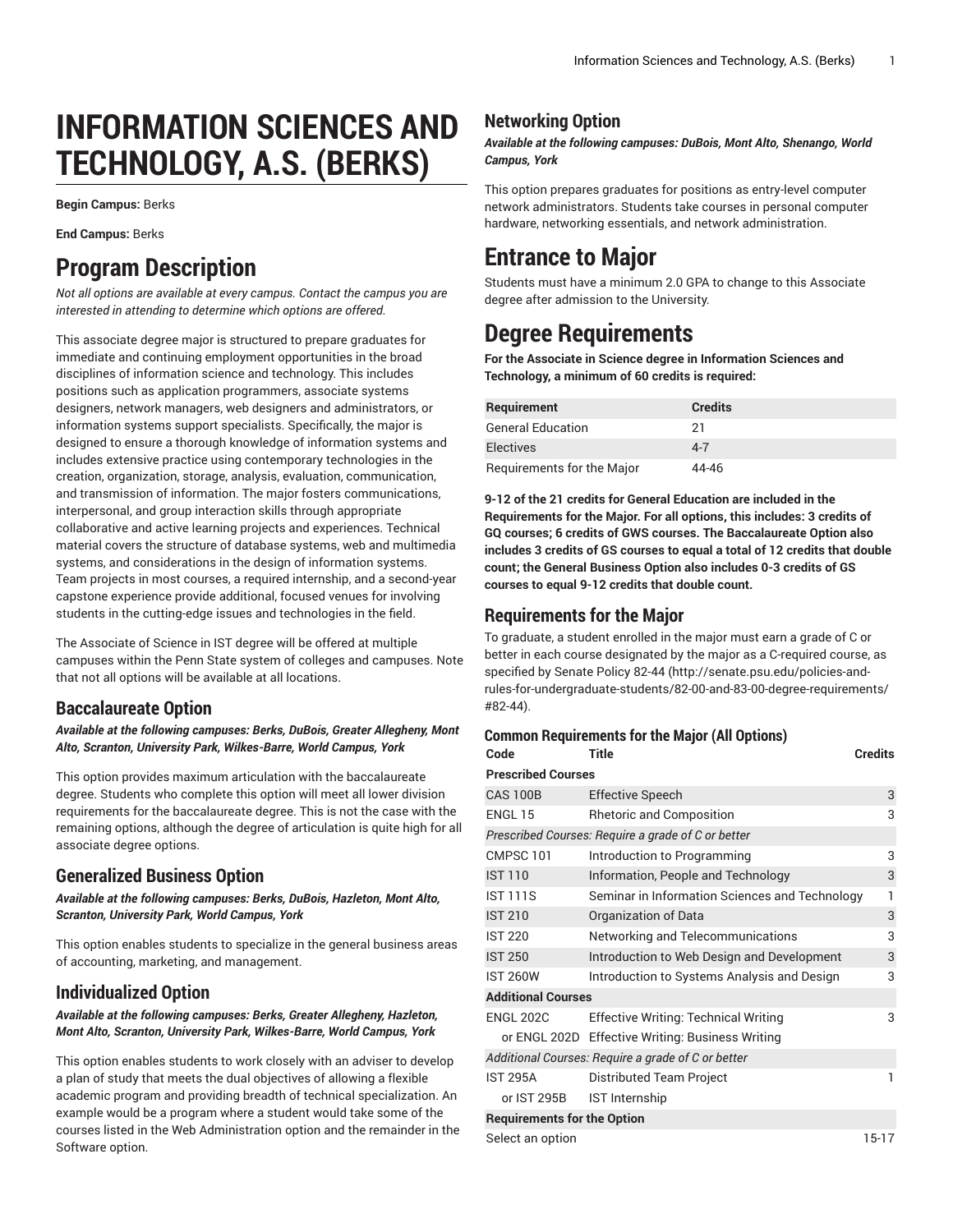### **Requirements for the Option**

#### **Baccalaureate Option (17 credits)**

*Available at the following campuses: Berks, DuBois, Greater Allegheny, Mont Alto, Scranton, University Park, Wilkes-Barre, World Campus, York*

| Code                        | Title                                                                               | <b>Credits</b> |
|-----------------------------|-------------------------------------------------------------------------------------|----------------|
| <b>Prescribed Courses</b>   |                                                                                     |                |
| <b>ECON 102</b>             | Introductory Microeconomic Analysis and Policy                                      | 3              |
| <b>STAT 200</b>             | <b>Elementary Statistics</b>                                                        | 4              |
|                             | Prescribed Courses: Require a grade of C or better                                  |                |
| <b>IST 230</b><br>& IST 240 | Language, Logic, and Discrete Mathematics<br>and Introduction to Computer Languages | 6              |
| <b>Additional Courses</b>   |                                                                                     |                |
| <b>MATH 110</b>             | <b>Techniques of Calculus I</b>                                                     | 4              |
| or MATH 140                 | Calculus With Analytic Geometry I                                                   |                |

## **Generalized Business Option (15-16 credits)**

*Available at the following campuses: Berks, DuBois, Hazleton, Mont Alto, Scranton, University Park, World Campus, York*

| Code                      | Title                                                                 | <b>Credits</b> |
|---------------------------|-----------------------------------------------------------------------|----------------|
| <b>Additional Courses</b> |                                                                       |                |
| list:                     | Select 15 credits in consultation with the adviser from the following | 15             |
| ACCTG 151                 | <b>Introductory Financial Accounting I</b>                            |                |
| ACCTG 152                 | Introductory Financial Accounting II                                  |                |
| ACCTG 211                 | Financial and Managerial Accounting for Decision<br>Making            |                |
| <b>BA 250</b>             | <b>Small Business Management</b>                                      |                |
| <b>ECON 102</b>           | Introductory Microeconomic Analysis and Policy                        |                |
|                           | or ECON 104Introductory Macroeconomic Analysis and Policy             |                |
|                           | or ECON 14 Principles of Economics                                    |                |
| <b>MATH 21</b>            | College Algebra I                                                     |                |
|                           | or MATH 22 College Algebra II and Analytic Geometry                   |                |
|                           | or MATH 26 Plane Trigonometry                                         |                |
|                           | or MATH 37 Finite Mathematics                                         |                |
| <b>MGMT 100</b>           | Survey of Management                                                  |                |
| <b>MGMT 321</b>           | Leadership and Motivation                                             |                |
| <b>MGMT 341</b>           | Human Resource Management                                             |                |
| <b>MKTG 220</b>           | Introduction to Selling Techniques                                    |                |
| <b>MKTG 221</b>           | <b>Contemporary American Marketing</b>                                |                |
| <b>MKTG 310</b>           | <b>Public Relations and Marketing</b>                                 |                |
| <b>MKTG 327</b>           | Retailing                                                             |                |
|                           |                                                                       |                |

#### **Individualized Option (15 credits)**

*Available at the following campuses: Berks, Greater Allegheny, Hazleton, Mont Alto, Scranton, University Park, Wilkes-Barre, World Campus, York*

| ٠<br>×<br>×<br>×<br>. .<br>۰,<br>۰, |
|-------------------------------------|
|-------------------------------------|

## **Code Title Credits**

15

**Supporting Courses and Related Areas**

*Supporting Courses and Related Areas: Require a grade of C or better*

Select 15 credits in consultation with an adviser that follow a coherent theme in information sciences and technology with a grade of C or better required for all IST courses.

#### **Networking Option (15 credits)**

*Available at the following campuses: DuBois, Mont Alto, Shenango, World Campus, York*

| Code                         | Title                                              | Credits |
|------------------------------|----------------------------------------------------|---------|
| <b>Prescribed Courses</b>    |                                                    |         |
|                              | Prescribed Courses: Require a grade of C or better |         |
| <b>IST 225</b>               | <b>PC Hardware Basics</b>                          | 3       |
| <b>IST 226</b>               | <b>Networking Essentials</b>                       | 3       |
| <b>IST 227</b>               | <b>Network Administration</b>                      | 3       |
| <b>IST 228</b>               | <b>Advanced Network Administration</b>             | 3       |
| <b>Additional Courses</b>    |                                                    |         |
| Select one of the following: |                                                    | 3       |
| MATH 21                      | College Algebra I                                  |         |
| MATH <sub>22</sub>           | <b>College Algebra II and Analytic Geometry</b>    |         |
| MATH <sub>26</sub>           | <b>Plane Trigonometry</b>                          |         |
| MATH 37                      | <b>Finite Mathematics</b>                          |         |

## **General Education**

Connecting career and curiosity, the General Education curriculum provides the opportunity for students to acquire transferable skills necessary to be successful in the future and to thrive while living in interconnected contexts. General Education aids students in developing intellectual curiosity, a strengthened ability to think, and a deeper sense of aesthetic appreciation. These are requirements for all associate degree students and are often partially incorporated into the requirements of a program. For additional information, see the General [Education](https://bulletins.psu.edu/undergraduate/general-education/associate-degree-general-education-program/) [Requirements \(https://bulletins.psu.edu/undergraduate/general](https://bulletins.psu.edu/undergraduate/general-education/associate-degree-general-education-program/)[education/associate-degree-general-education-program/\)](https://bulletins.psu.edu/undergraduate/general-education/associate-degree-general-education-program/) section of the Bulletin and consult your academic adviser.

The keystone symbol appears next to the title of any course that is designated as a General Education course. Program requirements may also satisfy General Education requirements and vary for each program.

#### **Foundations (grade of C or better is required.)**

- **Quantification (GQ):** 3 credits
- **Writing and Speaking (GWS):** 3 credits

#### **Knowledge Domains**

- **Arts (GA):** 3 credits
- **Humanities (GH):** 3 credits
- **Social and Behavioral Sciences (GS):** 3 credits
- **Natural Sciences (GN):** 3 credits

**Note:** Up to six credits of Inter-domain courses may be used for any Knowledge Domain requirement, but when a course is used to satisfy more than one requirement, the credits from the course can be counted only once.

#### **Foundations or Knowledge Domains**

• **Any General Education course:** 3 credits

### **University Degree Requirements**

#### **Cultures Requirement**

3 credits of United States (US) or International (IL) cultures coursework are required and may satisfy other requirements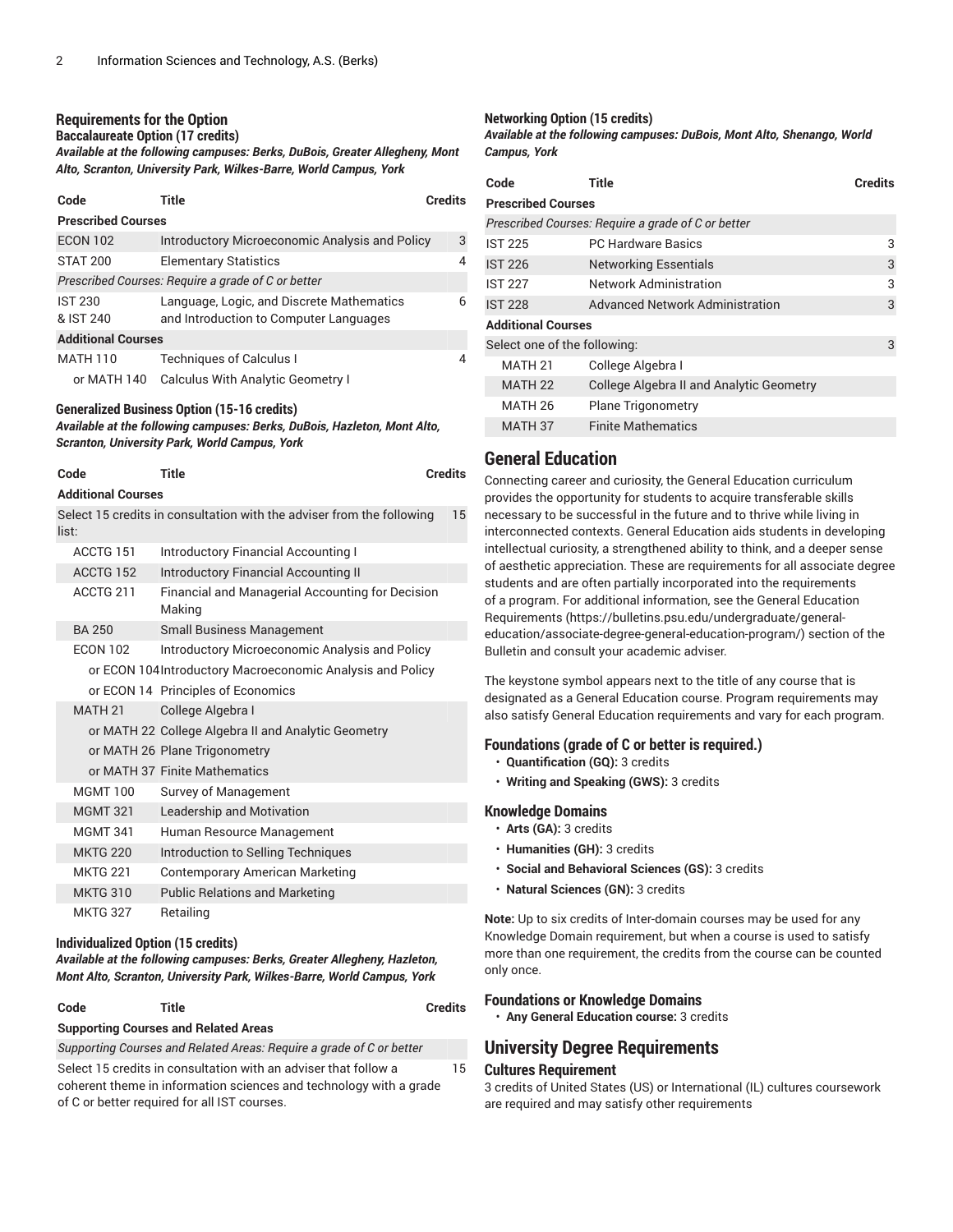#### **Writing Across the Curriculum**

3 credits required from the college of graduation and likely prescribed as part of major requirements.

#### **Total Minimum Credits**

A minimum of 60 degree credits must be earned for a associates degree. The requirements for some programs may exceed 60 credits. Students should consult with their college or department adviser for information on specific credit requirements.

#### **Quality of Work**

Candidates must complete the degree requirements for their major and earn at least a 2.00 grade-point average for all courses completed within their degree program.

#### **Limitations on Source and Time for Credit Acquisition**

Credit used toward degree programs may need to be earned from a particular source or within time constraints (see [Senate](http://senate.psu.edu/policies-and-rules-for-undergraduate-students/82-00-and-83-00-degree-requirements/#83-80) Policy [83-80](http://senate.psu.edu/policies-and-rules-for-undergraduate-students/82-00-and-83-00-degree-requirements/#83-80) ([http://senate.psu.edu/policies-and-rules-for-undergraduate](http://senate.psu.edu/policies-and-rules-for-undergraduate-students/82-00-and-83-00-degree-requirements/#83-80)[students/82-00-and-83-00-degree-requirements/#83-80](http://senate.psu.edu/policies-and-rules-for-undergraduate-students/82-00-and-83-00-degree-requirements/#83-80))). For more information, check the Suggested Academic Plan for your intended program.

## **Program Learning Objectives**

- **Knowledge/Application:** Understand and apply the interdisciplinary, theoretical knowledge of the information sciences or security sciences
	- Define and explain the core concepts, principles, processes, and theories within the academic majors of IST and/or SRA
	- Apply the core concepts of the academic majors of IST and/or SRA to real-world problems
- **Problem-Solving:** Understand, apply and adapt various problem solving strategies, using appropriate technology and methods
	- Identify information problems and/or opportunities in terms of the human, informational and technology dimensions
	- Analyze issues surrounding the problem and/or opportunity in terms of the human, informational, and technology dimensions; and determine the requirements appropriate to understanding the situation
	- Design systems, architectures, processes, components, or programs to meet desired needs of the human context at varying levels of analysis (e.g., individual, group, organization, society, and/or world)
	- Deploy up-to-date and appropriate techniques, methodologies, and/or tools necessary for understanding opportunities and constraints and/or the optimal design, implementation and continuance of an information based solution
	- Evaluate the success of systems, architecture, processes, components, or programs intended to meet desired needs of the human context at varying levels of analysis (e.g., individual, group, organization, society, and/or world
- **Communication (Individual and Team):** Communicate and work effectively (both individually and in teams) with a range of perspectives and audiences through a variety of media
	- Participate effectively on teams in order to accomplish a common goal
	- Communicate effectively with a range of audiences, formally or informally, through writing and the spoken word
	- Seek out, analyze, and incorporate diverse ideas and broader perspectives represented in the diversity of people
- Make respectful and inclusive choices in interacting with customers, peers, supervisors, and/or subordinates with a diversity of identity characteristics (e.g., age, ancestry, color, disability or handicap, national origin, race, religious creed, sex, sexual orientation, gender identify, or veteran status)
- **Professional Responsibilities:** Understand professional responsibilities in terms of the ethical, legal, security and social aspects of any given problem and its solution
	- Demonstrate an understanding of the cognitive, social, legal, ethical, diversity, and security perspectives surrounding a given problem
	- Assess the impact of information, computing and technology on individuals, groups, organizations, society, and the world for the purpose of making informed decisions from a sociological, governmental, legal, and/or security perspective
- **Lifelong Learning:** Commit to the continuous acquisition of relevant knowledge for professional development by self-teaching and/or ongoing education and learning
	- Employ information-seeking strategies and self-directed learning in pursuit of current knowledge
	- Enroll in professional development and tutoring opportunities

## **Academic Advising**

The objectives of the university's academic advising program are to help advisees identify and achieve their academic goals, to promote their intellectual discovery, and to encourage students to take advantage of both in-and out-of class educational opportunities in order that they become self-directed learners and decision makers.

Both advisers and advisees share responsibility for making the advising relationship succeed. By encouraging their advisees to become engaged in their education, to meet their educational goals, and to develop the habit of learning, advisers assume a significant educational role. The advisee's unit of enrollment will provide each advisee with a primary academic adviser, the information needed to plan the chosen program of study, and referrals to other specialized resources.

READ SENATE POLICY 32-00: [ADVISING](https://senate.psu.edu/policies-and-rules-for-undergraduate-students/32-00-advising-policy/) POLICY ([https://senate.psu.edu/](https://senate.psu.edu/policies-and-rules-for-undergraduate-students/32-00-advising-policy/) [policies-and-rules-for-undergraduate-students/32-00-advising-policy/](https://senate.psu.edu/policies-and-rules-for-undergraduate-students/32-00-advising-policy/))

### **Berks**

#### **Tricia Clark**

Program Coordinator, Instructor Gaige 211 Reading, PA 19610 610-396-6349 [BKInfoTech@psu.edu](mailto:BKInfoTech@psu.edu)

### **DuBois**

**Jason Long** Assistant Teaching Professor 1 College Place DuBois, PA 16823 814-372-3000 [jel115@psu.edu](mailto:jel115@psu.edu)

## **Hazleton**

#### **Barbara Brazon**

Assistant Teaching Professor of Information Sciences and Technology Kostos 117 Hazleton, PA 18202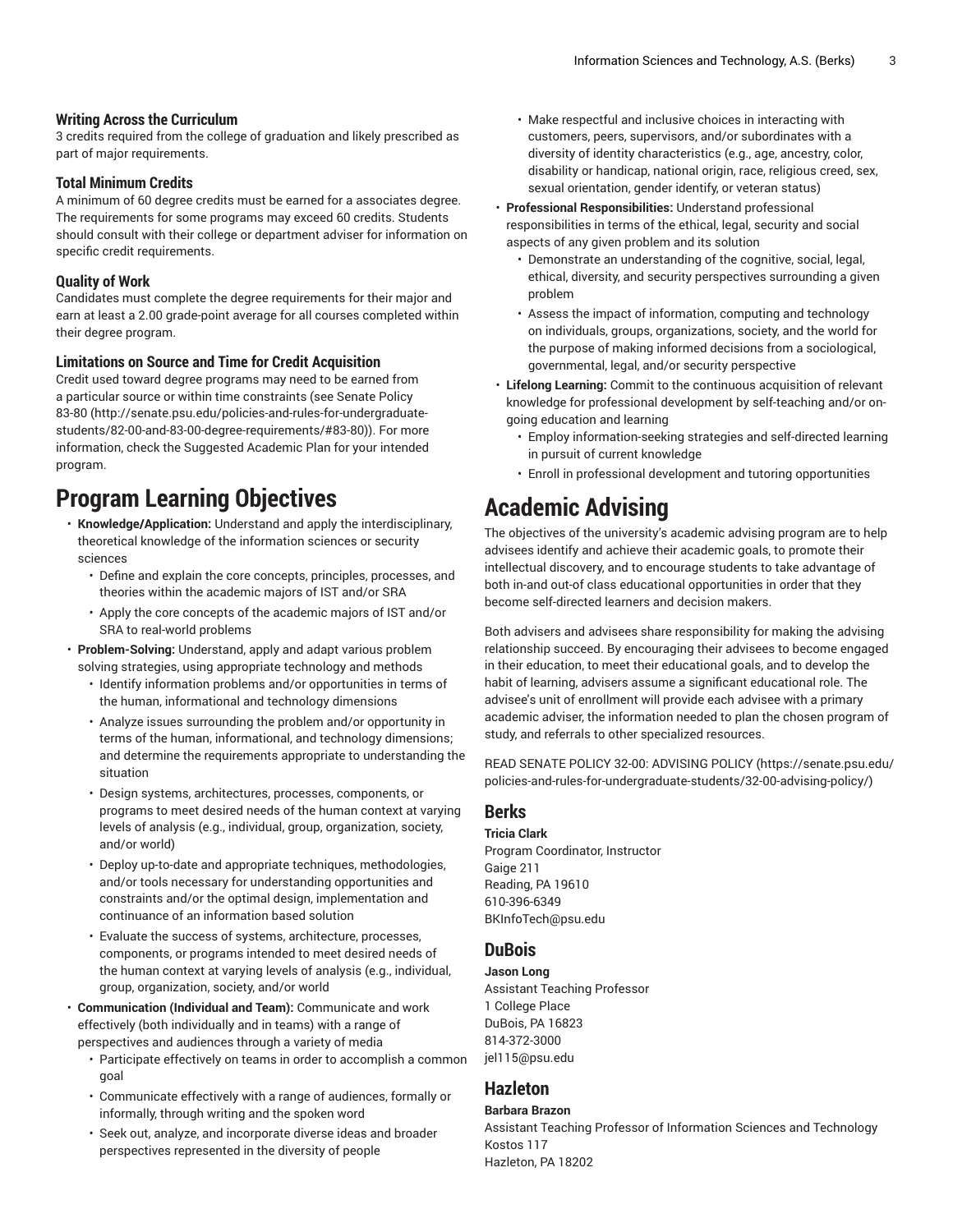570-450-3089 [bxb30@psu.edu](mailto:bxb30@psu.edu)

## **Mont Alto**

**Paul Bart** Lecturer, IST 6 Bookstore Building Mont Alto, PA 17237 717-749-6241 [pjb159@psu.edu](mailto:pjb159@psu.edu)

## **Scranton**

**Debra Smarkusky** Associate Professor 212F Dawson Dunmore, PA 18512 570-963-2593 [dls102@psu.edu](mailto:dls102@psu.edu)

## **University Park**

#### **Undergraduate Academic Advising Center** E103 Westgate Building

University Park, PA 16802 814-865-8947 [advising@ist.psu.edu](mailto:advising@ist.psu.edu)

## **Wilkes-Barre**

**Wei-Fan Chen** Program Co-Coordinator, IST 44 University Drive Dallas, PA 18612 570-675-9142 [weifan@psu.edu](mailto:weifan@psu.edu)

## **World Campus**

#### **Undergraduate Academic Advising** 301 Outreach Building University Park, PA 16802 814-863-3283 [advising@outreach.psu.edu](mailto:advising@outreach.psu.edu)

### **York**

#### **William Cantor**

Assistant Teaching Professor in IST 226 Grumbacher Building (GISTC) York, PA 17403 717-771-4143 [wpc2@psu.edu](mailto:wpc2@psu.edu)

## **Suggested Academic Plan**

The suggested academic plan(s) listed on this page are the plan(s) that are in effect during the 2022-23 academic year. To access previous years' suggested academic plans, please visit the [archive](https://bulletins.psu.edu/undergraduate/archive/) ([https://](https://bulletins.psu.edu/undergraduate/archive/) [bulletins.psu.edu/undergraduate/archive/](https://bulletins.psu.edu/undergraduate/archive/)) to view the appropriate Undergraduate Bulletin edition (*Note: the archive only contains suggested academic plans beginning with the 2018-19 edition of the Undergraduate Bulletin*).

## **Baccalaureate Option: Information Sciences and Technology, A.S. at Berks Campus**

The course series listed below provides **only one** of the many possible ways to move through this curriculum. The University may make changes in policies, procedures, educational offerings, and requirements at any time. This plan should be used in conjunction with your degree audit (accessible in LionPATH as either an **Academic Requirements** or **What If** report). Please consult with a Penn State academic adviser on a regular basis to develop and refine an academic plan that is appropriate for you.

#### **First Year**

| Fall                                                | <b>Credits Spring</b>                                                                                                                                                                                                                                                    | <b>Credits</b> |
|-----------------------------------------------------|--------------------------------------------------------------------------------------------------------------------------------------------------------------------------------------------------------------------------------------------------------------------------|----------------|
| ENGL 15 or 30H $(GWS)^{\ddagger}$                   | 3 CAS 100B (GWS) (CAS 100A<br>may be substituted with<br>Dean's approval. Consult<br>adviser for details.) <sup>†</sup>                                                                                                                                                  | 3              |
| <b>IST 110</b>                                      | $3$ IST $210^*$                                                                                                                                                                                                                                                          | 3              |
| $IST111S^*$                                         | 1 MATH 110 or 140                                                                                                                                                                                                                                                        | 4              |
| <b>IST 250<sup>*</sup></b>                          | <b>3 General Education Course</b><br>(GN or GA or GH)                                                                                                                                                                                                                    | 3              |
| IST 140 or CMPSC 101<br>$(GQ)^{*}$                  | 3 Elective                                                                                                                                                                                                                                                               | $\overline{2}$ |
| <b>General Education Course</b><br>(GN or GA or GH) | 3                                                                                                                                                                                                                                                                        |                |
|                                                     | 16                                                                                                                                                                                                                                                                       | 15             |
| <b>Second Year</b>                                  |                                                                                                                                                                                                                                                                          |                |
|                                                     |                                                                                                                                                                                                                                                                          |                |
| Fall                                                | <b>Credits Spring</b>                                                                                                                                                                                                                                                    | <b>Credits</b> |
| $IST 220*$                                          | 3 ENGL 202C or 202D                                                                                                                                                                                                                                                      | 3              |
| <b>SCM 200 or STAT 200</b>                          | 4 IST 295A or 295B (Students<br>may wish to enroll in the<br>course over the summer.<br>Students interested in<br>pursuing either the B.A. or<br><b>B.S. in Information Sciences</b><br>& Technology degree should<br>consider IST 495. Consult<br>adviser for details.) | 1              |
| IST 230 <sup>*</sup>                                | 3 IST 240 or 242 <sup>*</sup>                                                                                                                                                                                                                                            | 3              |
| ECON 102 $(GS)^{\dagger}$                           | 3 IST 260W <sup>*</sup>                                                                                                                                                                                                                                                  | 3              |
| <b>General Education Course</b><br>(GN or GA or GH) | 3 Elective                                                                                                                                                                                                                                                               | 3              |

#### **Total Credits 60**

- \* Course requires a grade of C or better for the major
- ‡ Course requires a grade of C or better for General Education
- # Course is an Entrance to Major requirement

† Course satisfies General Education and degree requirement

- <sup>1</sup> For General Education Course notations, please be sure to include either three (3) credits of United States (US) Cultures or three (3) credits of International (IL) Cultures. Consult adviser for details.
- 2 The following courses are offered Fall Semester only: IST 240, IST 250.
- 3 The following courses are offered Spring Semester only: IST 242, IST 260W.

#### **University Requirements and General Education Notes:**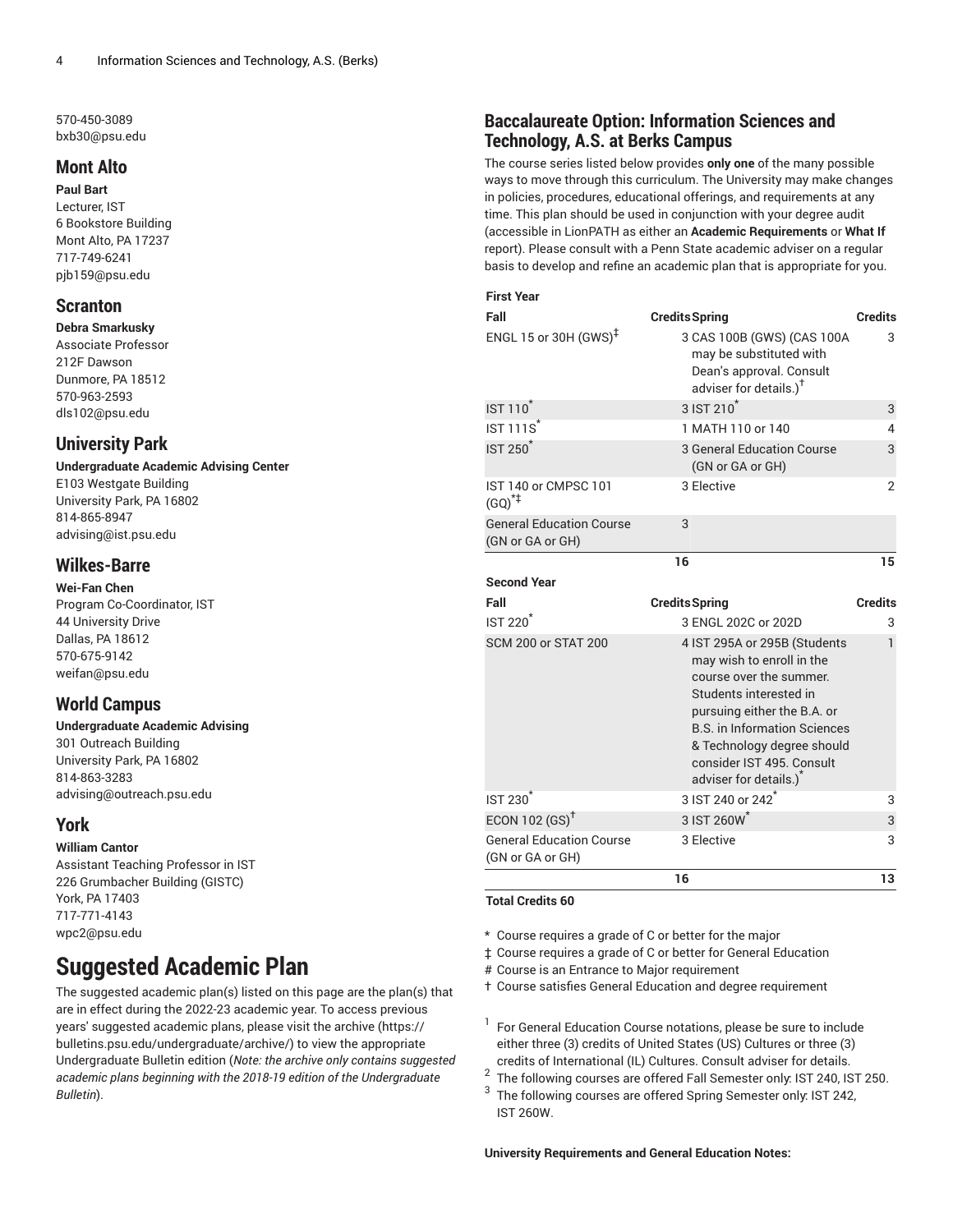US and IL are abbreviations used to designate courses that satisfy University Requirements (United States and International Cultures).

W, M, X, and Y are the suffixes at the end of a course number used to designate courses that satisfy University Writing Across the Curriculum requirement.

GWS, GQ, GN, GA, GH, and GS are abbreviations used to identify General Education program courses. General Education includes Foundations (GWS and GQ) and Knowledge Domains (GN, GA, GH, and GS). Foundations courses (GWS and GQ) require a grade of 'C' or better.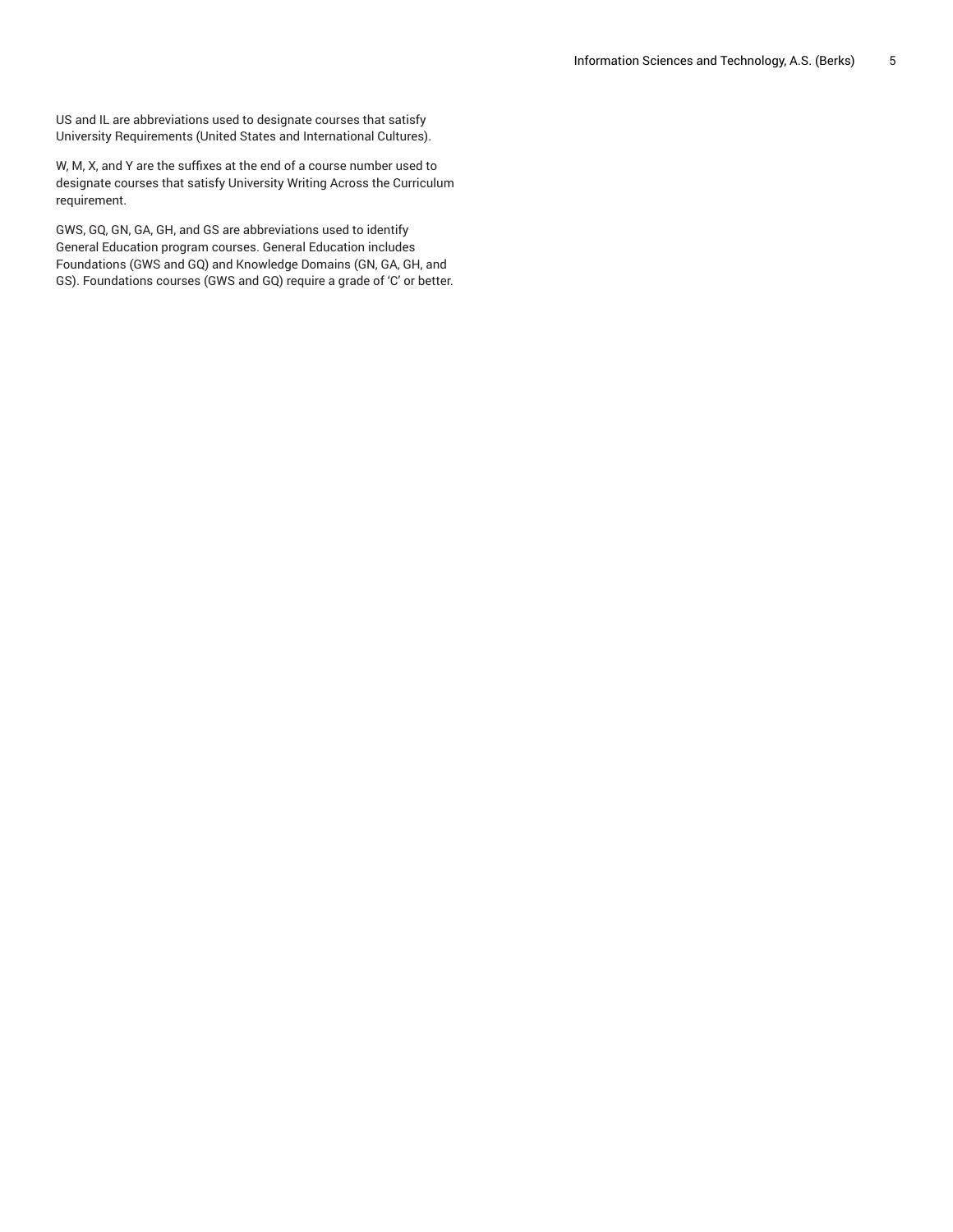## **Generalized Business Option: Information Sciences and Technology, A.S. at Berks Campus**

The course series listed below provides **only one** of the many possible ways to move through this curriculum. The University may make changes in policies, procedures, educational offerings, and requirements at any time. This plan should be used in conjunction with your degree audit (accessible in LionPATH as either an **Academic Requirements** or **What If** report). Please consult with a Penn State academic adviser on a regular basis to develop and refine an academic plan that is appropriate for you.

#### **First Year**

| Fall                                                      | <b>Credits Spring</b>                                                                                                                                                                                                                                                                 | <b>Credits</b> |
|-----------------------------------------------------------|---------------------------------------------------------------------------------------------------------------------------------------------------------------------------------------------------------------------------------------------------------------------------------------|----------------|
| ENGL 15 or 30H (GWS) <sup><math>#</math></sup>            | 3 CAS 100B (GWS) (CAS 100A<br>may be substituted with<br>Dean's approval. Consult<br>adviser for details.) <sup>†</sup>                                                                                                                                                               | 3              |
| $IST 110^{\degree}$                                       | 3 IST 210 <sup>*</sup>                                                                                                                                                                                                                                                                | 3              |
| $IST 111S^*$                                              | 1 Option Requirement                                                                                                                                                                                                                                                                  | 3              |
| <b>IST 250<sup>*</sup></b>                                | 3 Option Requirement                                                                                                                                                                                                                                                                  | 3              |
| IST 140 or CMPSC 101<br>$(GQ)^{*}$                        | 3 General Education Course<br>(GN or GA or GH or GS)                                                                                                                                                                                                                                  | 3              |
| <b>General Education Course</b><br>(GN or GA or GH or GS) | 3                                                                                                                                                                                                                                                                                     |                |
|                                                           | 16                                                                                                                                                                                                                                                                                    | 15             |
| <b>Second Year</b>                                        |                                                                                                                                                                                                                                                                                       |                |
| Fall                                                      | <b>Credits Spring</b>                                                                                                                                                                                                                                                                 | <b>Credits</b> |
| $IST 220*$                                                | 3 ENGL 202C or 202D                                                                                                                                                                                                                                                                   | 3              |
| <b>Option Requirement</b>                                 | 3 IST 295A or 295B (Students<br>may wish to enroll in the<br>course over the summer.<br>Students interested in<br>pursuing either the B.A. or<br><b>B.S. in Information Sciences</b><br>& Technology degree should<br>consider IST 495. Consult<br>adviser for details.) <sup>*</sup> | 1              |
| <b>Option Requirement</b>                                 | 3 IST 260W <sup>*</sup>                                                                                                                                                                                                                                                               | 3              |
| <b>General Education Course</b><br>(GN or GA or GH or GS) | 3 Option Requirement                                                                                                                                                                                                                                                                  | 3              |
| <b>General Education Course</b><br>(GN or GA or GH or GS) | 3 Elective                                                                                                                                                                                                                                                                            | 4              |
|                                                           | 15                                                                                                                                                                                                                                                                                    | 14             |

**Total Credits 60**

\* Course requires a grade of C or better for the major

‡ Course requires a grade of C or better for General Education

# Course is an Entrance to Major requirement

† Course satisfies General Education and degree requirement

<sup>1</sup> For General Education Course notations, please be sure to include either three (3) credits of United States (US) Cultures or three (3) credits of International (IL) Cultures. Consult adviser for details.

2 The following courses are offered Fall Semester only: IST 250.

3 The following courses are offered Spring Semester only: IST 260W.

<sup>4</sup> For Option Requirement, consult adviser for list.

#### **University Requirements and General Education Notes:**

US and IL are abbreviations used to designate courses that satisfy University Requirements (United States and International Cultures).

W, M, X, and Y are the suffixes at the end of a course number used to designate courses that satisfy University Writing Across the Curriculum requirement.

GWS, GQ, GN, GA, GH, and GS are abbreviations used to identify General Education program courses. General Education includes Foundations (GWS and GQ) and Knowledge Domains (GN, GA, GH, and GS). Foundations courses (GWS and GQ) require a grade of 'C' or better.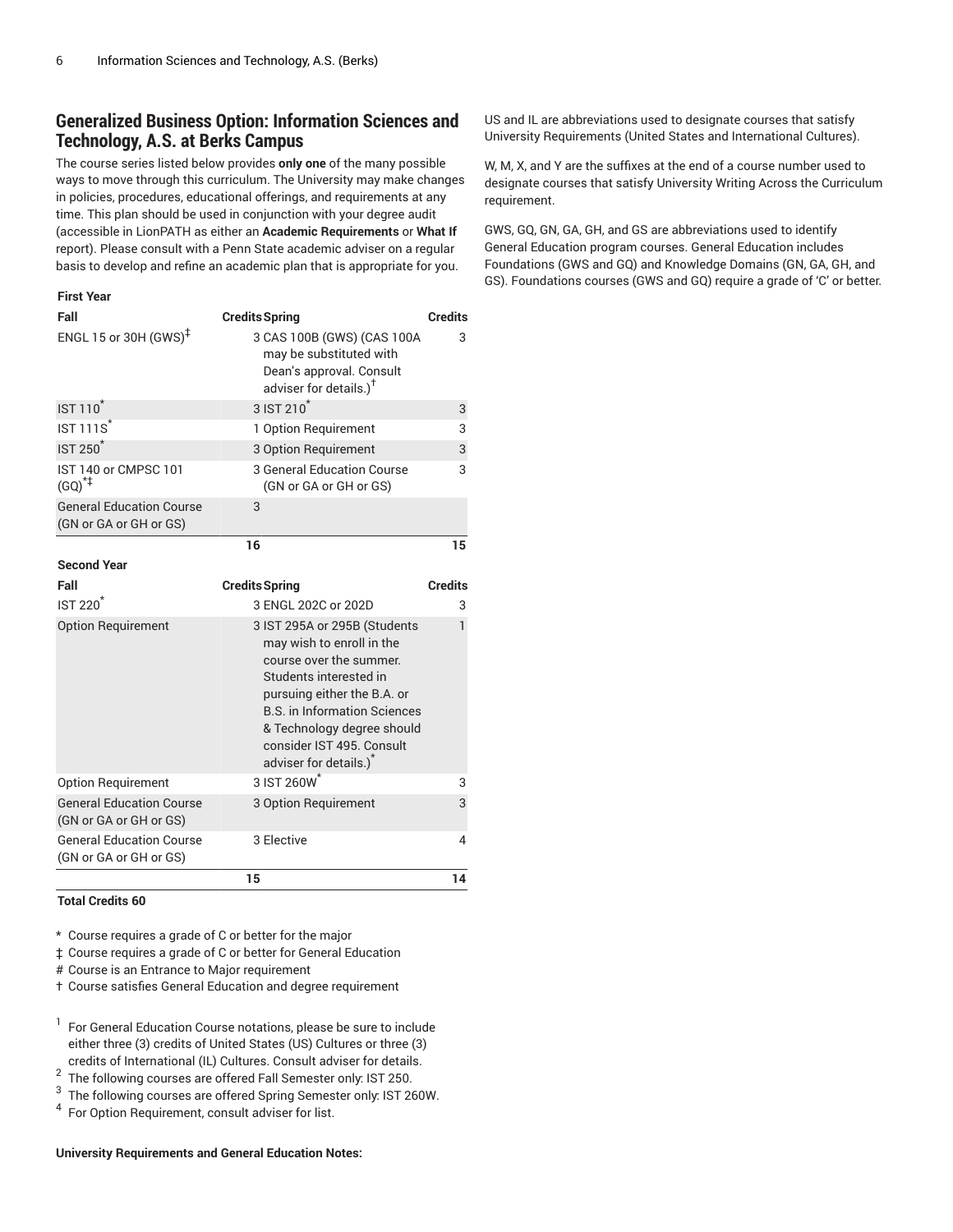## **Individualized Option: Information Sciences and Technology, A.S. at Berks Campus**

The course series listed below provides **only one** of the many possible ways to move through this curriculum. The University may make changes in policies, procedures, educational offerings, and requirements at any time. This plan should be used in conjunction with your degree audit (accessible in LionPATH as either an **Academic Requirements** or **What If** report). Please consult with a Penn State academic adviser on a regular basis to develop and refine an academic plan that is appropriate for you.

#### **First Year**

| Fall                                                      | <b>Credits Spring</b>                                                                                                                                                                                                                                                                 | <b>Credits</b> |
|-----------------------------------------------------------|---------------------------------------------------------------------------------------------------------------------------------------------------------------------------------------------------------------------------------------------------------------------------------------|----------------|
| ENGL 15 or 30H $(GWS)^{\ddagger}$                         | 3 CAS 100B (GWS) (CAS 100A<br>may be substituted with<br>Dean's approval. Consult<br>adviser for details.) <sup>T</sup>                                                                                                                                                               | 3              |
| <b>IST 110</b>                                            | 3 IST 210 <sup>*</sup>                                                                                                                                                                                                                                                                | 3              |
| <b>IST 111S<sup>*</sup></b>                               | 1 Option Requirement <sup>®</sup>                                                                                                                                                                                                                                                     | 3              |
| <b>IST 250<sup>*</sup></b>                                | 3 Option Requirement <sup>®</sup>                                                                                                                                                                                                                                                     | 3              |
| IST 140 or CMPSC 101<br>$(GQ)^{*+}$                       | 3 General Education Course<br>(GN or GA or GH or GS)                                                                                                                                                                                                                                  | 3              |
| <b>General Education Course</b><br>(GN or GA or GH or GS) | 3                                                                                                                                                                                                                                                                                     |                |
|                                                           | 16                                                                                                                                                                                                                                                                                    | 15             |
| <b>Second Year</b>                                        |                                                                                                                                                                                                                                                                                       |                |
| Fall                                                      | <b>Credits Spring</b>                                                                                                                                                                                                                                                                 | <b>Credits</b> |
| <b>IST 220<sup>*</sup></b>                                | 3 ENGL 202C or 202D                                                                                                                                                                                                                                                                   | 3              |
| Option Requirement                                        | 3 IST 295A or 295B (Students<br>may wish to enroll in the<br>course over the summer.<br>Students interested in<br>pursuing either the B.A. or<br><b>B.S. in Information Sciences</b><br>& Technology degree should<br>consider IST 495. Consult<br>adviser for details.) <sup>*</sup> | 1              |
| Option Requirement <sup>®</sup>                           | 3 IST 260W <sup>*</sup>                                                                                                                                                                                                                                                               | 3              |
| <b>General Education Course</b><br>(GN or GA or GH or GS) | 3 Option Requirement                                                                                                                                                                                                                                                                  | 3              |
| <b>General Education Course</b><br>(GN or GA or GH or GS) | 3 Elective                                                                                                                                                                                                                                                                            | 4              |
|                                                           |                                                                                                                                                                                                                                                                                       |                |

#### **Total Credits 60**

\* Course requires a grade of C or better for the major

‡ Course requires a grade of C or better for General Education

# Course is an Entrance to Major requirement

† Course satisfies General Education and degree requirement

<sup>1</sup> For General Education Course notations, please be sure to include either three (3) credits of United States (US) Cultures or three (3) credits of International (IL) Cultures. Consult adviser for details.

2 The following courses are offered Fall Semester only: IST 250.

3 The following courses are offered Spring Semester only: IST 260W.

<sup>4</sup> For Option Requirement, consult adviser for list. All IST courses require a grade of C or better.

#### **University Requirements and General Education Notes:**

US and IL are abbreviations used to designate courses that satisfy University Requirements (United States and International Cultures).

W, M, X, and Y are the suffixes at the end of a course number used to designate courses that satisfy University Writing Across the Curriculum requirement.

GWS, GQ, GN, GA, GH, and GS are abbreviations used to identify General Education program courses. General Education includes Foundations (GWS and GQ) and Knowledge Domains (GN, GA, GH, and GS). Foundations courses (GWS and GQ) require a grade of 'C' or better.

## **Contact**

## **Berks**

EBC DIVISION Gaige Building Reading, PA 19610 610-396-6349 [BKInfoTech@psu.edu](mailto:BKInfoTech@psu.edu)

[http://berks.psu.edu/associate-information-sciences-and-technology](http://berks.psu.edu/associate-information-sciences-and-technology/) [\(http://berks.psu.edu/associate-information-sciences-and-technology/](http://berks.psu.edu/associate-information-sciences-and-technology/))

## **DuBois**

1 College Place DuBois, PA 16823 814-372-3000 [jel115@psu.edu](mailto:jel115@psu.edu)

[http://dubois.psu.edu/ist](http://dubois.psu.edu/ist/) ([http://dubois.psu.edu/ist/\)](http://dubois.psu.edu/ist/)

#### **Hazleton**

Kostos 117 Hazleton, PA 18202 570-450-3089 [bxb30@psu.edu](mailto:bxb30@psu.edu)

[http://hazleton.psu.edu/associate-science-information-sciences](http://hazleton.psu.edu/associate-science-information-sciences-technology/)[technology](http://hazleton.psu.edu/associate-science-information-sciences-technology/) ([http://hazleton.psu.edu/associate-science-information](http://hazleton.psu.edu/associate-science-information-sciences-technology/)[sciences-technology/\)](http://hazleton.psu.edu/associate-science-information-sciences-technology/)

#### **Mont Alto**

6 Bookstore Building Mont Alto, PA 17237 717-749-6241 [pjb159@psu.edu](mailto:pjb159@psu.edu)

[https://montalto.psu.edu/academics/associate/associate-information](https://montalto.psu.edu/academics/associate/associate-information-sciences-and-technology-degree/)[sciences-and-technology-degree \(https://montalto.psu.edu/academics/](https://montalto.psu.edu/academics/associate/associate-information-sciences-and-technology-degree/) [associate/associate-information-sciences-and-technology-degree/](https://montalto.psu.edu/academics/associate/associate-information-sciences-and-technology-degree/))

### **Scranton**

212F Dawson Dunmore, PA 18512 570-963-2593 [dls102@psu.edu](mailto:dls102@psu.edu)

[http://worthingtonscranton.psu.edu/information-sciences-and](http://worthingtonscranton.psu.edu/information-sciences-and-technology/)[technology](http://worthingtonscranton.psu.edu/information-sciences-and-technology/) ([http://worthingtonscranton.psu.edu/information-sciences](http://worthingtonscranton.psu.edu/information-sciences-and-technology/)[and-technology/](http://worthingtonscranton.psu.edu/information-sciences-and-technology/))